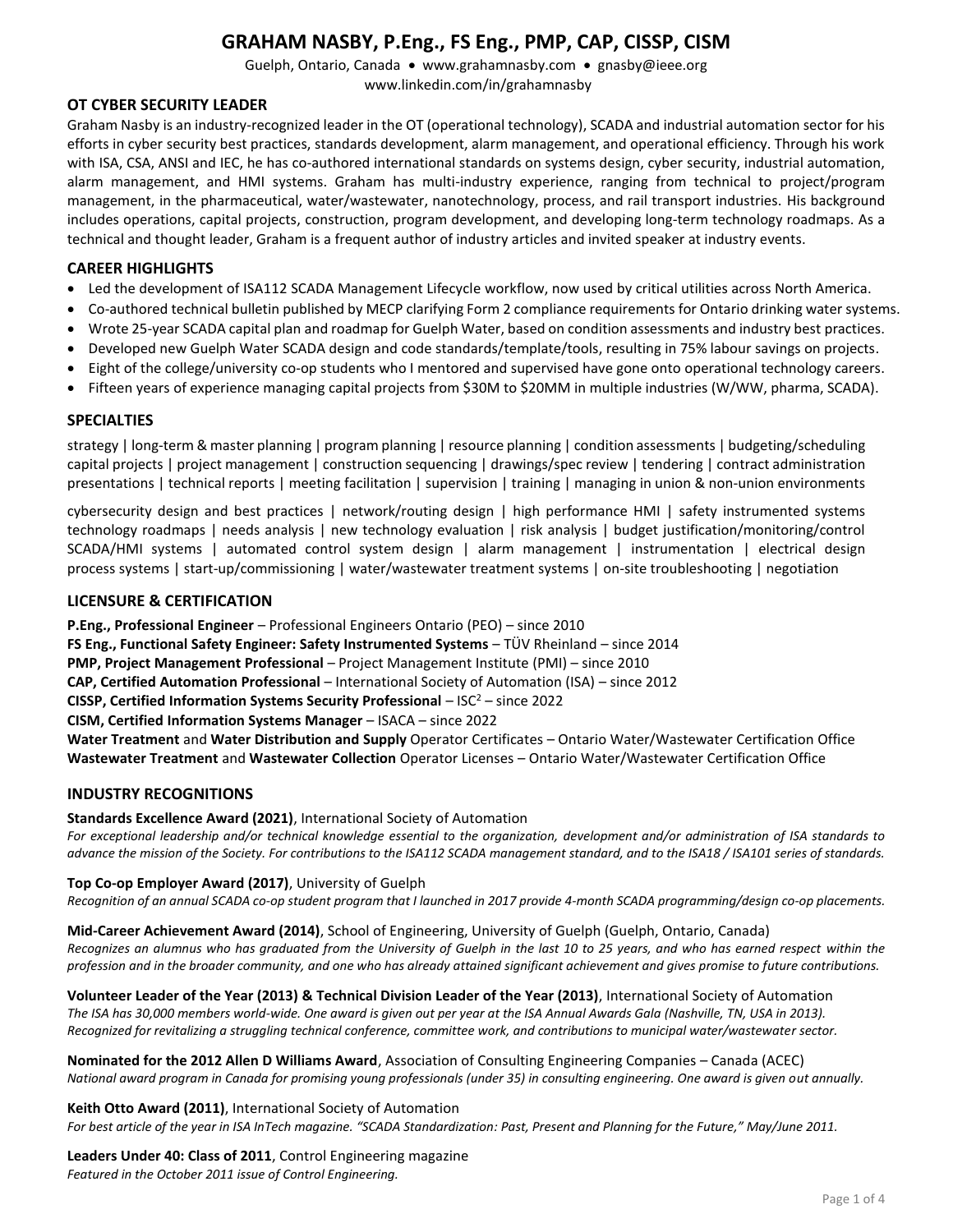gnasby@ieee.org / www.grahamnasby.com

#### **RECENT PUBLICATIONS**

#### **Presentations**

- Nasby, G. (2022). "**Introducing ISA62443/IEC62443 Series of Cybersecurity Standards & Applying them to Municipal Water SCADA Systems**." 2022 Canadian National Water/Wastewater Conference. Jan 2022. Invited speaker.
- Nasby, G. (2021). "**Permissives, Interlocks, Control Schemes, and Alarms: Using Better Terminology to Make SCADA Systems Easier to Design, Build, Understand and Use**." 2021 Ontario Water Conference. Ontario Water Works Association. Apr-May 2021.
- Nasby, G. (2019). "**Operational Dashboards to monitor watermain flow patterns, towers, and real-time pumping electricity costs per m3**." 2019 OWWA Automation Workshop. Ontario Water Works Association. Nov 6, 2019. Mississauga, Ontario, Canada
- Nasby, G. (2017) "**Current Trends in SCADA Systems: Situational Awareness, Alarm Management, Data Availability and System Redundancy.**" OWWA Source to Tap Workshop. Ontario Waterworks Association. Oct 2, 2017. Timmins, Ontario. Invited Speaker.
- Nasby, G. (2012) "**Automation Master Planning & Developing Effective Automation Standards for your Facilities**." 2012 ISA Automation Week. Sept 24-27, 2012. Orlando, Florida, USA.

#### **Articles**

- Nasby, G. (2022) "**Cybersecurity and our Municipal Water Infrastructure: Identifying and Mitigating Threats**." Water Source. Spring 2022. pp.6-7.
- Nasby, G. (2021) "**Florida Cyberattack Raises Public Awareness of Threats to Water Plants**." Environ. Science & Eng'g. Apr 2021. pp. 20-23.
- Nasby, G. (2019) "**Keeping the Water On: How Engineers Can Help the Municipal Water Sector**." Civil & Structural Eng'r. Nov 2019. pp. 28-29.
- Nasby, G. (2018) "**ISA112 Committee Releases SCADA System Workflows & Architectures**." ISA W/WW newsletter. Winter 2019. pp. 8-10.
- Nasby, G. (2014) "**Workforce Development: It's a Team Effort**." ISA InTech magazine. Aug/Sept 2014. p. 46.

Nasby, G. (2012) "**Using Process Flow Sheets as Communication Tools.**" Chemical Engineering Progress (AIChE). Oct 2012. pp. 36-44.

#### **Technical Reports / Standards**

CSA/ANSI-T200-2022 "**Evaluation of software development and cybersecurity programs.**"

ANSI/ISA-84.91.01-2021 **"Identification and Mechanical Integrity of Process Safety Controls, Alarms, and Interlocks in the Process Industry Sector."** ISA-TR18.2.2-2018 "**Alarm Identification and Rationalization**."

ANSI/ISA-18.2-2016 & IEC-62682 "**Alarm Management for the Process Industries**."

ANSI/ISA-101.1-2015 "**Human Machine Interfaces**."

*A full list of publications is available on www.grahamnasby.com under Publications.*

## **PROFESSIONAL CONTRIBUTIONS**

#### *Committees:*

**Co-Chair, ISA112 SCADA Systems Management standards committee** (2016 - present)

- *Leading a committee of 250+ industry experts to develop a new SCADA systems management standard. Expected publication in 2023.* **Managing Director & Voting Member, ISA18 Alarm Management standards committee** (2010 - present), voting member since 2012 *Responsible for maintenance of ISA-18.2 alarm management standard, facilitating the adoption of ISA-18.2 to the IEC-62682 standard*
- **Voting Member, ISA101 HMI Systems Management standards committee** (2011 present), voting member since 2017 *Co-author of the recently released ANSI/ISA-101 HMI Design standard. Currently working on four technical guidance reports.*
- **Voting Member, CSA P125 Operational Technology Functional Safety and Security,** Canadian Standards Association (since 2019) *Bi-National committee, SCC/ANSI, focused on best practices and minimum requirements for OT system design, products, and operations.*
- **Information Member, ISA99 Industrial Automation and Control Systems Security standards committee** (since 2014) *Standards committee which develops and maintains the ISA/IEC-62443 series of industrial cybers security standards*
- **SCC/IEC-TC65/65A "Industrial Process Measurement, Control, and Automation" standards committee** (since 2017) *Member of Canadian committee and IEC working groups for cybersecurity, HMI, and alarms, appointed by Standards Council of Canada (SCC)*
- **ISA Hamilton Section, International Society of Automation**, President 2022 present & 2014, Secretary 2014-21, VP 2012-13.

#### *Formerly held positions:*

**Vice-President – Industries and Sciences, International Society of Automation** (2016-2017 VP-elect, 2018-2019 VP) *Oversaw 10 of the ISA's global technical divisions, including technical divisions and conferences for seven different industry sectors.* **Co-Chair, ISA18 WG7 "Alarm Management for Packaged Systems" standards working group** (2012 - 2017) **Director, ISA Water/Wastewater Technical Division** (2013-2015), Director-elect (2011-2012), Marketing Chair (2010) **General Symposium Chair – 2012 & 2013 ISA Water/Wastewater and Automatic Controls Symposiums** (2011-2013) **AWWA Cybersecurity Sub-committee, American Water Works Association** (2017 - 2022) **WEF Automation and Information Technology Committee, Water Environment Federation** (2012 - 2022) **OWWA Automation Committee, Ontario Waterworks Association** (2015 - 2022) **Newsletter Editor, ISA Water/Wastewater Technical Division, International Society of Automation** (2013 - 2022)

#### **MEMBERSHIPS**

PMI - Project Management Institute | ISA - International Society of Automation – Senior Member | IEEE Control Systems Society IEEE - Institute of Electrical and Electronic Engineers – Sr. Member | ACM - Association for Computing Machinery – Sr. Member WEF - Water Environment Federation | WEAO - Water Environment Assoc. of Ontario | AWWA - American Water Works Assoc. OWWA - Ontario Waterworks Association | AIChE - American Institute of Chemical Engineers | MEA - Municipal Engineers Assoc.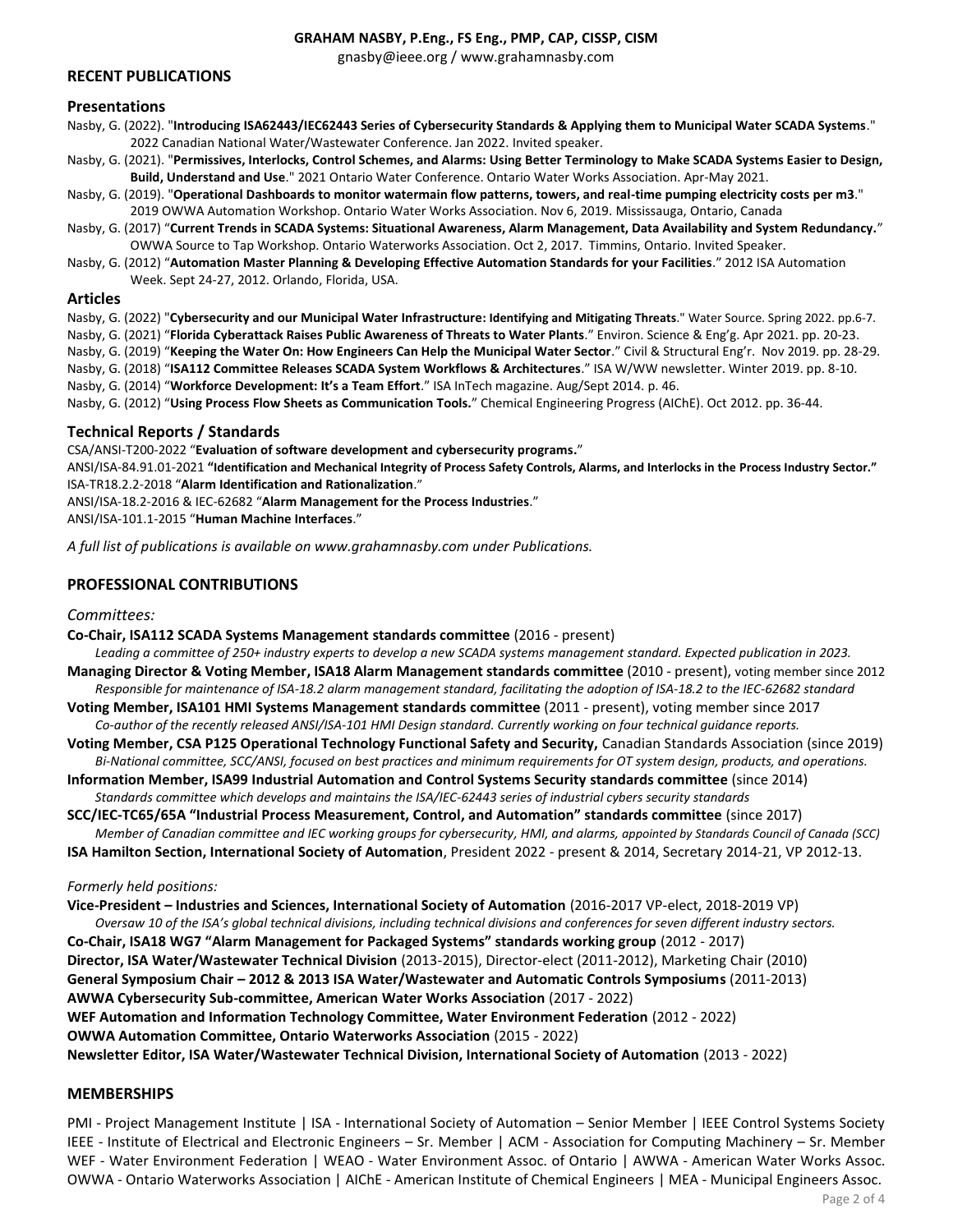gnasby@ieee.org / www.grahamnasby.com

## **WORK EXPERIENCE**

## **Senior Manager – OT Security Architecture (June 2022 – present)**

CANADIAN NATIONAL RAILWAY COMPANY – Guelph, Office, Canada. *Head Office: Montreal*

*CN operates a rail network of 20,000 route-miles of spanning Canada and the USA. Each year, CN's 25,000 railroaders transport more than \$250 billion worth of goods across North America. CN is the largest Class 1 Railroad in North America with more than 13,000 route pairings.*

Responsible for leading the OT Security Architecture team to develop and maintain corporate OT security architecture design standards, policies, and best-practices to ensure both the security of critical systems and meeting business objectives.

#### **Sessional Instructor, Evenings (2017 – present)**

McMASTER UNIVERSITY, Faculty of Engineering – Hamilton, Ontario, Canada

As part of the B.Tech. degree completion program (DCP), I teach a 14-week evening course on engineering law and ethics.

#### **Water SCADA & Security Specialist (2015 – 2022)**

#### CITY OF GUELPH, ENVIRONMENTAL SERVICES – Guelph, Ontario, Canada

*Environmental Services provides Guelph's 140,000 residents and businesses clean, safe, and high-quality drinking water from a distributed ground water system that encompasses some 22 production wells, 35 water facilities, and over 600 km of distribution piping.* 

Responsible for leading the Water SCADA team that operates, designs, and maintains the automatic control systems that ensure Guelph continues to have a high-quality, and robust drinking water system. This includes process control systems, instrumentation, historical data collection, reporting systems, cyber security, and physical security. The role also encompasses developing and maintaining the long-term SCADA capital plan; SCADA asset lifecycle planning; SCADA condition assessments; prioritizing SCADA investments; overseeing and planning SCADA capital upgrades; managing consultants and contractors; managing support contracts, warranties, and spare parts strategies; and coordination with other functional groups including operations, compliance, capital projects, health/safety, IT, and corporate security.

#### **Sessional College Instructor, Evenings (2017 – 2022)**

FLEMING COLLEGE, School of Environmental & Natural Resource Sciences (Frost Campus) – Lindsay, Ontario, Canada I have taught as a guest instructor for their Advanced Water Systems Operations and Management (AWSOM) program.

CONESTOGA COLLEGE, Applied Electrical Motion and Control Management Program – Kitchener, Ontario, Canada

As part of their technical programs, I have taught evening courses on electrical theory and PLC programming (ControlLogix).

## **Instrumentation & Controls Lead (2012 – 2015)**

#### **System Integrator (2010 – 2011)**

#### ERAMOSA ENGINEERING INC. – Guelph, Ontario, Canada

*Eramosa is a consulting engineering firm that provides system integration, electrical engineering, and SCADA master planning services.*

Began role as a system integrator, focusing on PLC/RTU programming, HMI development, and plant start-ups. Soon moved into I&C design, electrical design, and preparing tender specifications/drawings for large SCADA retrofit projects. Oversaw junior designers and acted as a reviewer. Developed I&C, electrical and integration scopes of work and SCADA designs for sewage lift stations, water plants, water towers, and pumping stations. Managed Projects. Tenders. Contract Administration.

#### *Sample Projects:*

- ➢ **Region of York Alarm Management Implementation** Facilitated implementation of the ISA-18.2 alarm management standard, including developing an alarm philosophy and alarm rationalization for 160 water/wastewater facilities.
- ➢ **Cayuga Water Pollution Control Pant: Capacity Increase and Upgrade** Developed control narratives and designed/programmed the new SCADA system. Coordinated the 4-month plant start-up as on-site project manager.
- ➢ **Regional Municipality of York – SCADA standards and Pilot Site Integration:** Undertook a complete review/update to Division 13 I&C specs, standard, and guidelines. Developed new HMI/PLC programming, screen and tagging standards.
- ➢ **City of Hamilton, SCADA Master Plan Project** Led detailed I&C design, construction, and start-up for 25 facilities.

## **Controls and Commissioning Lead (2008 - 2010) Controls Specialist (2007 - 2008)**

CHEME ENGINEERING – Campbellville, Ontario, Canada

*Cheme is a consulting engineering firm providing process engineering, commissioning, and validation services for the pharma industry.* 

Responsible for project management, process design, detailed controls design, drawing/spec preparation, tendering, bid evaluation, construction, managing contractors, contract administration, commissioning, and IQ/OQ/PQ validation.

#### *Sample Projects:*

- ➢ **Building 90 Facilities Upgrade**  Led process engineering for \$20 million expansion of vaccine production facility: USP PW & WFI water systems, liquid waste treatment, lab water systems, clean steam, lyophilizer, support utilities, etc.
- ➢ **Building 86 Waste System** Designed duplex pH neutralization system, led HAZOP review, prepared tender pkg, evaluated bids, acted as owner's rep, contract admin, reviewed shops, supervised installation/testing/commissioning.